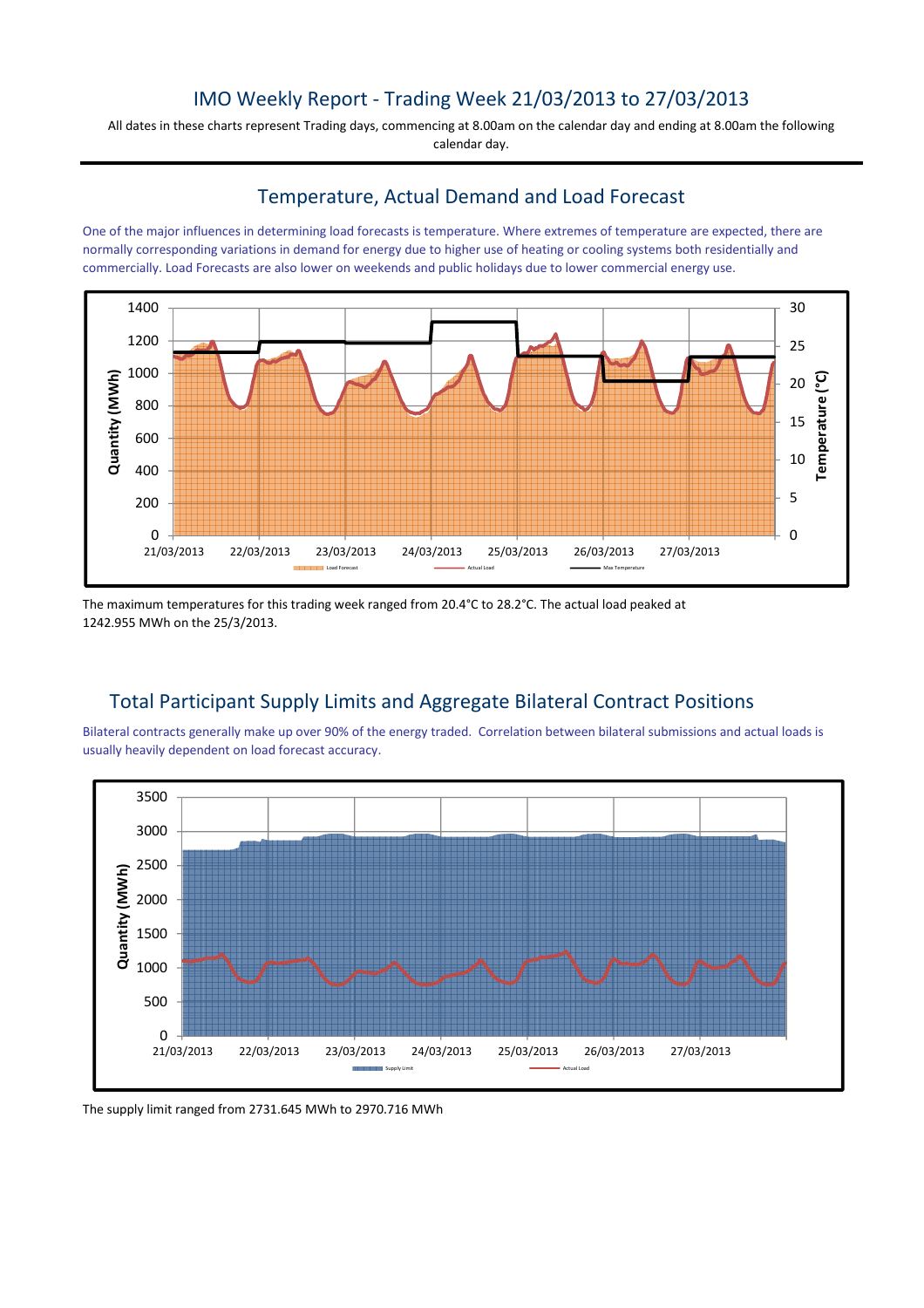### Net Balancing Market Trades

Bilateral contracts and STEM trading are generally based on the forecast energy requirements of Participants. When the forecast requirements are higher or lower than the actual requirements for a day, this Market energy must be bought and sold in the balancing mechanism. This graph shows the estimated net balancing trades.



The majority of the balancing activity this week occurred within Balancing Supply. The maximum balancing demand for the week reached 40.083 MWh on the 25/3/2013. The maximum balancing supply for the week reached -138.044 MWh on the 27/3/2012.

## Total Traded Energy

This chart represents a comparison between the total net energy that is traded in Bilateral Contracts, the STEM and the balancing mechanism. Balancing Supply represents cases in which the total contract position is greater than the demand and customers must supply energy back to balancing. Balancing Demand represents cases in which the total contract position is less than the demand and customers must purchase energy from balancing.



Total balancing supply equalled -13448.32 MWh whereas total balancing demand equalled 619 MWh. The Total STEM Traded quantity was 25006.618 MWh, with the STEM Clearing Quantity ranging between 10.036 MWh and 192.277 MWh.